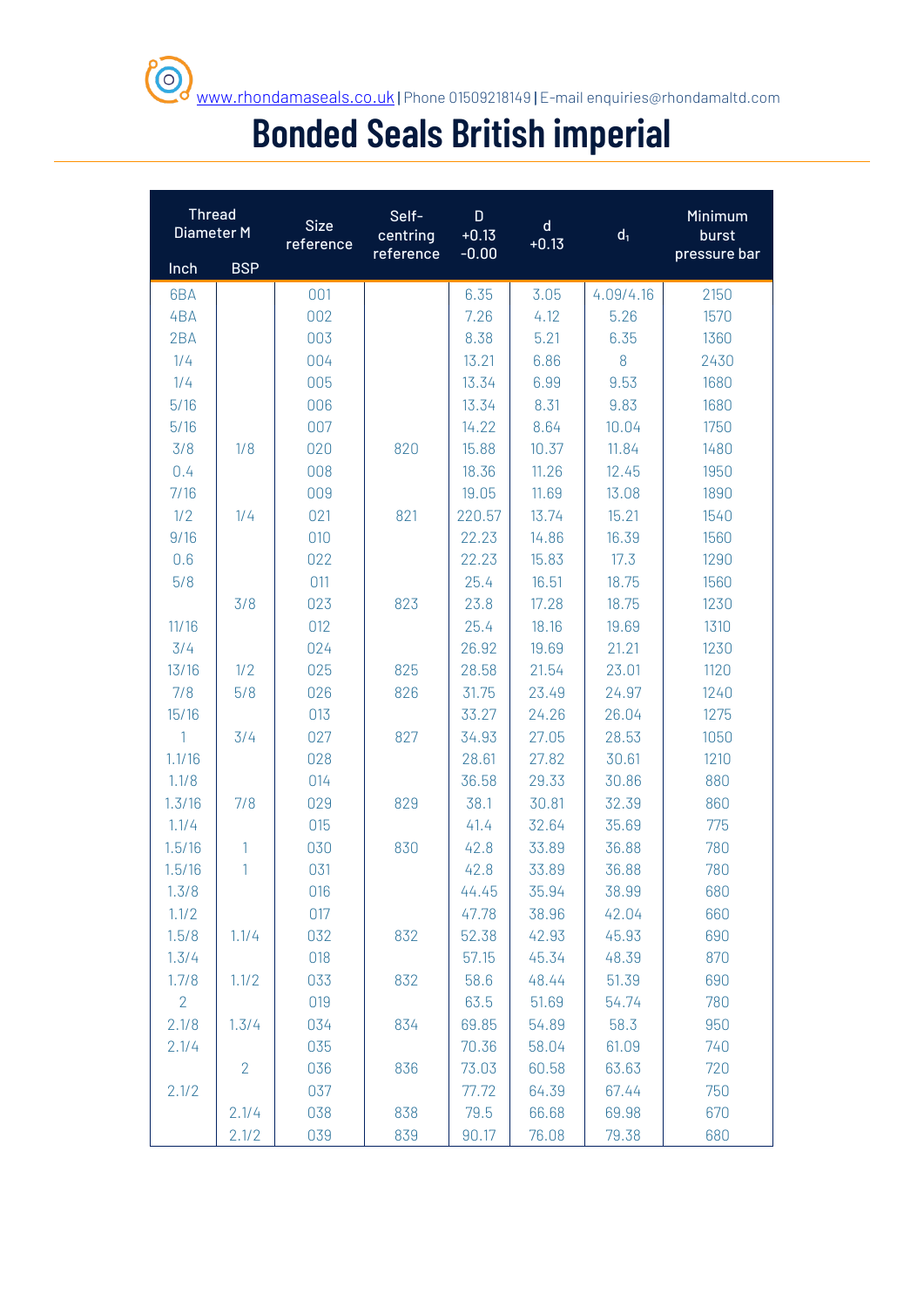## **Bonded Seals French metric**

| <b>Thread</b><br><b>Diameter</b><br>M | Size reference | OD<br>$+0.13$<br>$-0.00$ | Id<br>$+0.13$ | <b>Thickness</b> | Minimum burst<br>pressure bar |
|---------------------------------------|----------------|--------------------------|---------------|------------------|-------------------------------|
| 3                                     | 301            | 7.50                     | 3.60          |                  | 1980                          |
| 4                                     | 302            | 9.00                     | 4.60          |                  | 2000                          |
| 5                                     | 303            | 10.00                    | 5.60          | 1.00             | 1780                          |
| 6                                     | 304            | 11.00                    | 6.60          |                  | 1680                          |
| 6                                     | 305            | 13.27                    | 6.85          | 1.30             | 1970                          |
| 6                                     | 306            | 11.40                    | 7.00          | 1.00             | 1540                          |
| 8                                     | 307            | 13.00                    | 8.60          |                  | 1330                          |
| 10                                    | 310            | 17.00                    | 10.70         |                  | 1730                          |
| 11                                    | 311            | 18.10                    | 11.80         |                  | 1610                          |
| 12                                    | 312            | 19.00                    | 12.70         | 1.50             | 1530                          |
| 13                                    | 315            | 20.10                    | 13.80         |                  | 1430                          |
| 14                                    | 316            | 21.00                    | 14.70         |                  | 1370                          |
| 16                                    | 317            | 23.00                    | 16.70         |                  | 1240                          |
| 16.5                                  | 319            | 23.90                    | 17.20         | 2.10             | 1020                          |
| 17                                    | 318            | 23.70                    | 17.40         | 1.50             | 1130                          |
| 18                                    | 320            | 27.00                    | 18.70         |                  | 1450                          |
| 20                                    | 321            | 29.00                    | 20.70         |                  | 1340                          |
| 21                                    | 323            | 30.00                    | 21.70         |                  | 1290                          |
| 22                                    | 324            | 31.00                    | 22.70         |                  | 1240                          |
| 23                                    | 325            | 32.00                    | 23.70         |                  | 965                           |
| 24                                    | 326            | 33.00                    | 24.70         | 2.00             | 1160                          |
| 26                                    | 327            | 35.30                    | 27.00         |                  | 860                           |
| 27                                    | 328            | 36.00                    | 27.70         |                  | 1060                          |
| 28                                    | 329            | 36.00                    | 28.60         |                  | 7220                          |
| 28.5                                  | 330            | 37.50                    | 29.20         |                  | 810                           |
| 30                                    | 331            | 39.00                    | 30.70         |                  | 970                           |
| 33                                    | 332            | 42.00                    | 33.70         |                  | 900                           |
| 36                                    | 333            | 48.00                    | 37.00         |                  | 1010                          |
| 39                                    | 334            | 51.00                    | 40.00         |                  | 950                           |
| 42                                    | 335            | 54.00                    | 43.00         | 2.50             | 890                           |
| 45                                    | 336            | 57.00                    | 46.00         |                  | 860                           |
| 48                                    | 337            | 60.00                    | 49.00         |                  | 790                           |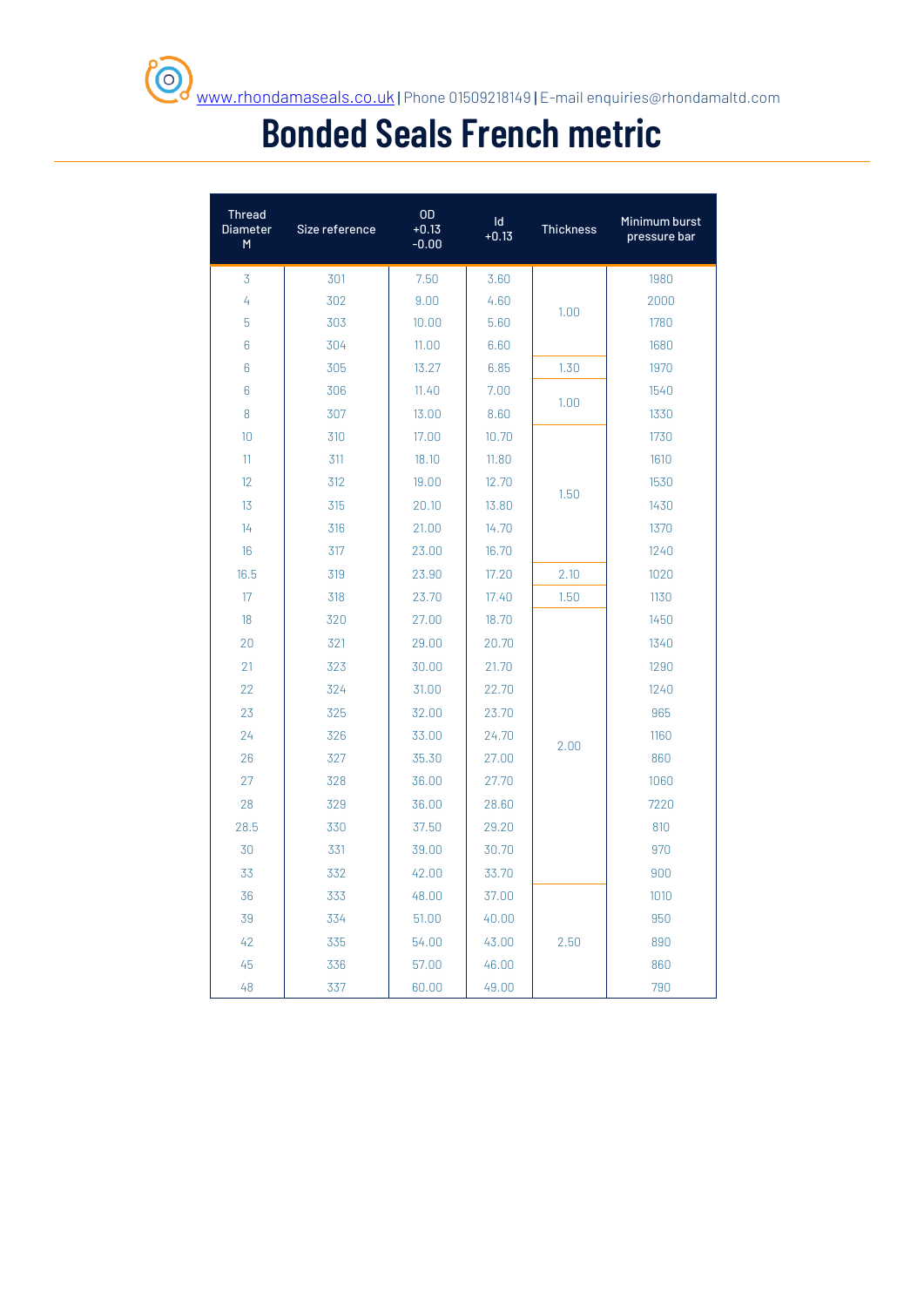### **Bonded Seals German metric**

| <b>Thread</b><br>Diameter M | <b>Size</b><br>reference | <b>OD</b><br>$+0.13$<br>$-0.00$ | $\mathsf{Id}$<br>$+0.13$ | <b>Thickness</b> | Minimum burst<br>pressure bar |
|-----------------------------|--------------------------|---------------------------------|--------------------------|------------------|-------------------------------|
| 3.5                         | 201                      | 7.20                            | 4.10                     |                  | 1600                          |
| 4                           | 202                      | 7.00                            | 4.50                     |                  | 1270                          |
| 5                           | 203                      | 9.00                            | 5.70                     |                  | 1400                          |
| 5                           | 204                      | 10.00                           | 5.70                     | 1.00             | 1510                          |
| 5.5                         | 205                      | 9.20                            | 6.20                     |                  | 1220                          |
| $\boldsymbol{6}$            | 206                      | 10.00                           | 6.70                     |                  | 1120                          |
| $6\phantom{1}6$             | 207                      | 11.00                           | 6.70                     |                  | 1480                          |
| $6\phantom{1}6$             | 208                      | 11.00                           | 6.70                     | 2.50             | 1480                          |
| 6.5                         | 209                      | 12.00                           | 7.10                     |                  | 1560                          |
| 6.7                         | 210                      | 10.20                           | 7.30                     |                  | 850                           |
| 8                           | 211                      | 13.40                           | 8.50                     |                  | 1780                          |
| 8                           | 212                      | 13.00                           | 8.70                     | 1.00             | 1330                          |
| 8                           | 213                      | 14.00                           | 8.70                     |                  | 1510                          |
| 8                           | 214                      | 16.00                           | 8.70                     |                  | 2150                          |
| 8.5                         | 215                      | 13.30                           | 9.30                     |                  | 1200                          |
| 10                          | 216                      | 16.00                           | 10.35                    | 2.00             | 1470                          |
| 10                          | 217                      | 16.00                           | 10.70                    |                  | 1300                          |
| 10                          | 218                      | 18.00                           | 10.70                    |                  | 1880                          |
| 11                          | 219                      | 16.30                           | 11.40                    |                  | 1280                          |
| 11                          | 220                      | 18.50                           | 11.80                    |                  | 1540                          |
| 11                          | 221                      | 19.10                           | 11.80                    |                  | 1760                          |
| 12                          | 222                      | 18.00                           | 12.70                    |                  | 1150                          |
| 12                          | 223                      | 20.00                           | 12.70                    |                  | 1680                          |
| 13                          | 224                      | 20.00                           | 13.70                    |                  | 1340                          |
| 13                          | 225                      | 22.00                           | 13.70                    | 1.50             | 1810                          |
| 13.5                        | 226                      | 18.70                           | 14.00                    |                  | 900                           |
| 14                          | 227                      | 22.00                           | 14.70                    |                  | 1510                          |
| 15                          | 228                      | 22.70                           | 16.00                    |                  | 1260                          |
| 16                          | 229                      | 24.00                           | 16.70                    |                  | 1370                          |
| 17                          | 230                      | 24.00                           | 17.40                    |                  | 1150                          |
| 17.5                        | 231                      | 24.70                           | 18.00                    |                  | 1070                          |
| 18                          | 232                      | 26.00                           | 18.70                    |                  | 1260                          |
| 20                          | 233                      | 28.00                           | 20.70                    |                  | 1140                          |
| 21                          | 234                      | 28.70                           | 21.50                    | 2.50             | 1080                          |
| 22                          | 235                      | 28.00                           | 22.50                    | 1.50             | 760                           |
| 22                          | 236                      | 30.00                           | 22.70                    | 2.00             | 1080                          |
| 22                          | 237                      | 30.00                           | 22.70                    | 3.00             | 1080                          |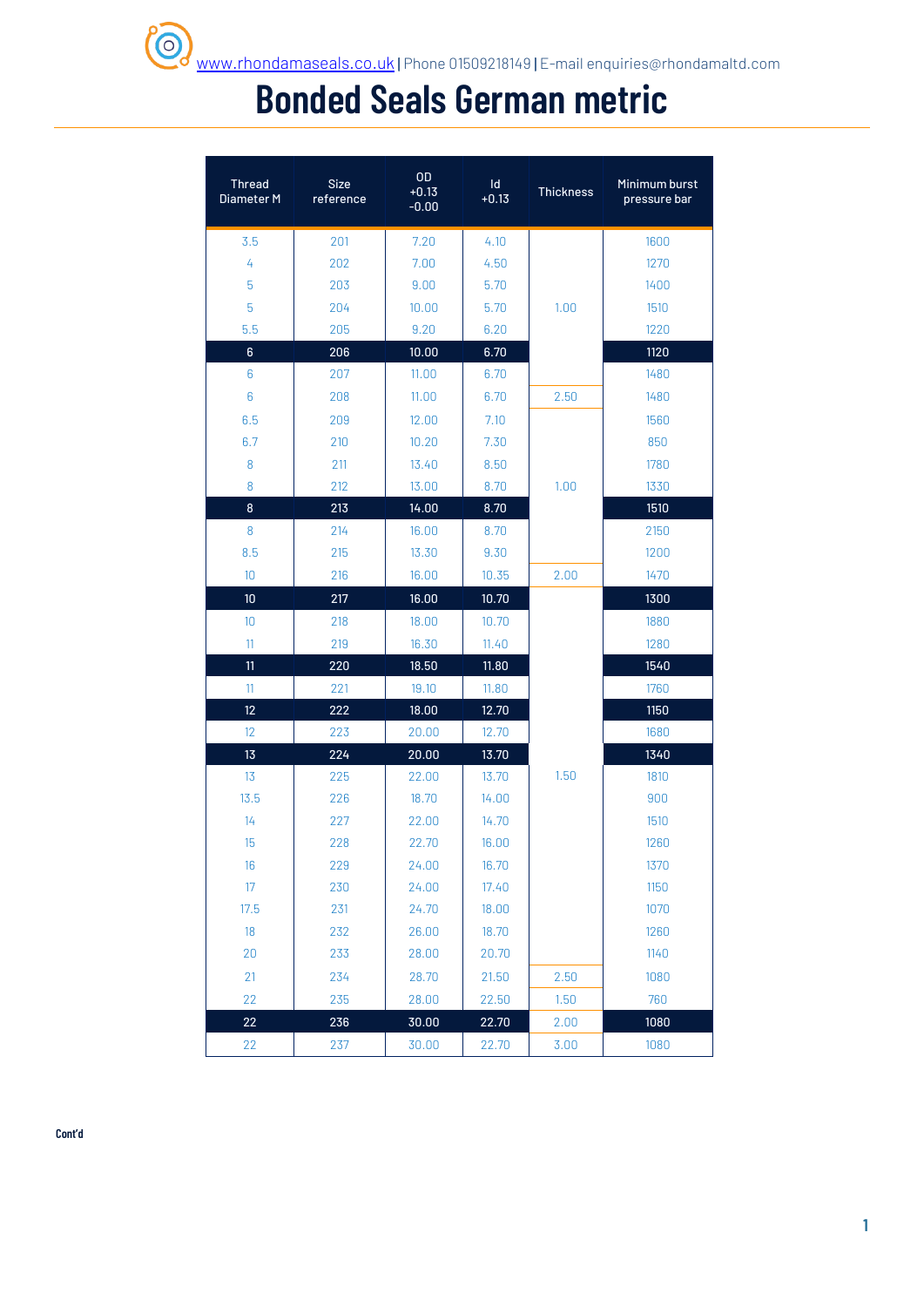#### O. [www.rhondamaseals.co.uk](http://www.rhondamaseals.co.uk/) | Phone 01509218149 | E-mail enquiries@rhondamaltd.com

| <b>Thread</b><br><b>Diameter</b><br>M | Size reference | <b>OD</b><br>$+0.13$<br>$-0.00$ | $\mathsf{Id}$<br>$+0.13$ | <b>Thickness</b> | Minimum burst<br>pressure bar |  |
|---------------------------------------|----------------|---------------------------------|--------------------------|------------------|-------------------------------|--|
| 24                                    | 238            | 32.00                           | 24.70                    |                  | 1000                          |  |
| 27                                    | 240            | 36.00                           | 27.20                    |                  | 1130                          |  |
| 30                                    | 242            | 39.00                           | 31.00                    | 2.00             | 870                           |  |
| 33                                    | 243            | 42.00                           | 33.70                    |                  | 840                           |  |
| 33                                    | 244            | 43.00                           | 34.30                    |                  | 870                           |  |
| 36                                    | 245            | 46.00                           | 36.70                    |                  | 890                           |  |
| 39                                    | 246            | 51.00                           | 40.00                    | 2.50             | 1030                          |  |
| 42                                    | 247            | 53.00                           | 42.70                    |                  | 930                           |  |
| 48                                    | 248            | 59.00                           | 48.70                    |                  | 790                           |  |
| 51                                    | 249            | 60.00                           | 52.00                    | 3.00             | 540                           |  |
| 52                                    | 250            | 64.50                           | 53.30                    |                  | 710                           |  |
| 60                                    | 251            | 73.00                           | 60.70                    |                  | 780                           |  |
| 68                                    | 252            | 79.50                           | 68.60                    | 3.50             | 510                           |  |
| 75                                    | 253            | 90.30                           | 76.08                    | 3.38             | 700                           |  |
| 88                                    | 254            | 101.48                          | 89.09                    | 3.25             | 510                           |  |
| 125                                   | 255            | 143.67                          | 127.00                   | 5.00             | 420                           |  |

Preferred size